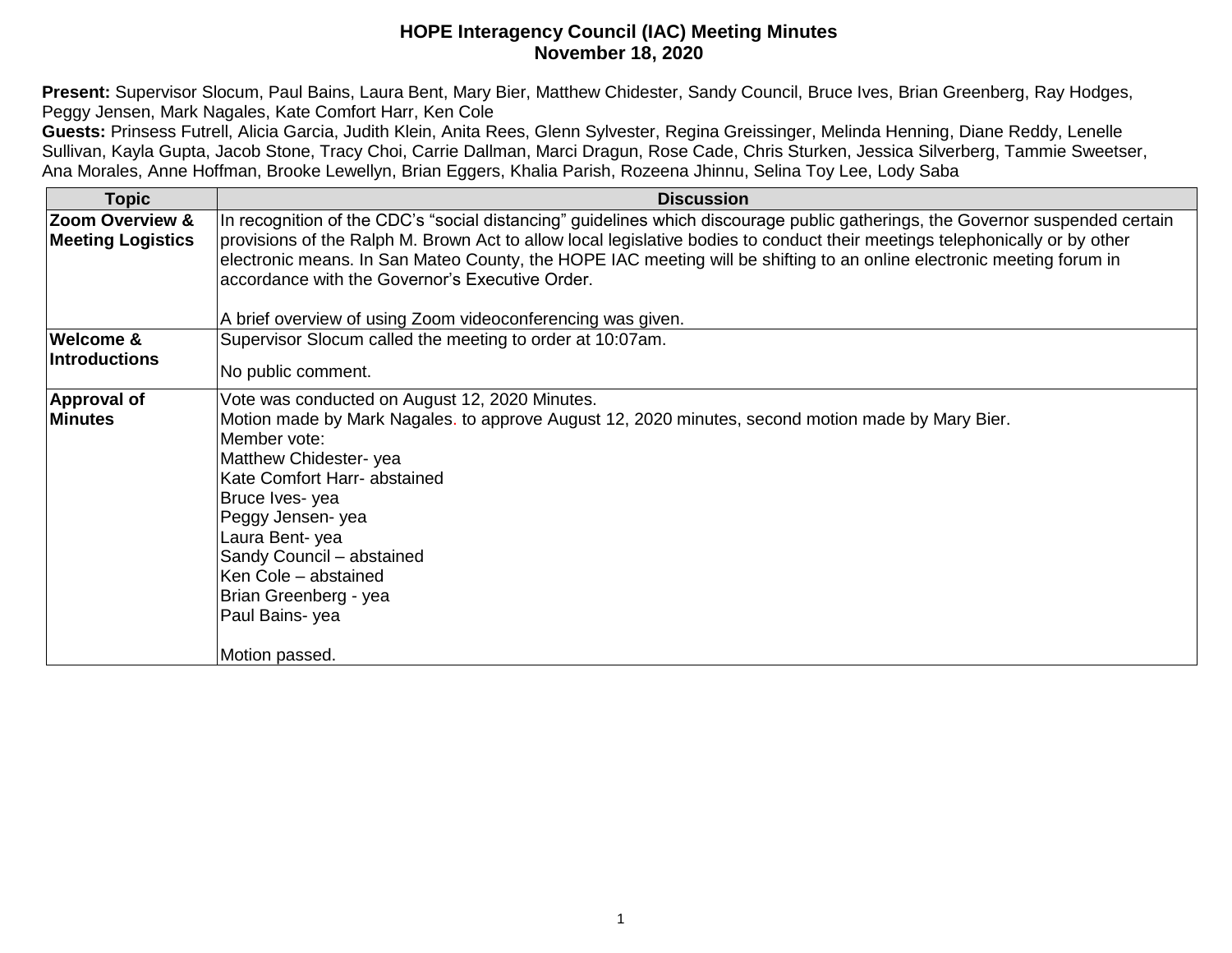| <b>Topic</b>                                                             | <b>Discussion</b>                                                                                                                                                                                                                                                                                                                                                                                                                                                                                                                                                                                                                                                                                                                                                                                                                                                                                                                                                                  |  |
|--------------------------------------------------------------------------|------------------------------------------------------------------------------------------------------------------------------------------------------------------------------------------------------------------------------------------------------------------------------------------------------------------------------------------------------------------------------------------------------------------------------------------------------------------------------------------------------------------------------------------------------------------------------------------------------------------------------------------------------------------------------------------------------------------------------------------------------------------------------------------------------------------------------------------------------------------------------------------------------------------------------------------------------------------------------------|--|
| <b>Functional Zero</b><br>and Shelter                                    | Peggy Jensen presented an overview of the Functional Zero Plan.                                                                                                                                                                                                                                                                                                                                                                                                                                                                                                                                                                                                                                                                                                                                                                                                                                                                                                                    |  |
| <b>Planning Updates,</b><br>Peggy Jensen<br>(County Manager's<br>Office) | Functional Zero is defined as every unsheltered homeless person in San Mateo County who chooses assistance can be<br>$\bullet$<br>sheltered in an emergency shelter or in temporary or permanent housing.<br>To comply with health guidance and provide a safe environment for both staff and residents, when the pandemic<br>$\bullet$<br>started, the number of beds at each congregate shelter was reduced.<br>To make up for the loss of beds at the congregate shelters, the County contracted for motel rooms to provide shelter for<br>$\bullet$<br>those who were higher risk of severe complications if they were to contract COVID-19 due to age or pre-existing health<br>conditions.<br>Reviewed shelter capacity needs and projections for future needs<br>$\bullet$<br>Planning underway regarding replacing the current Maple Street Shelter facility with a Navigation Center; planning may<br>$\bullet$<br>include temporary shelter structure with modular units |  |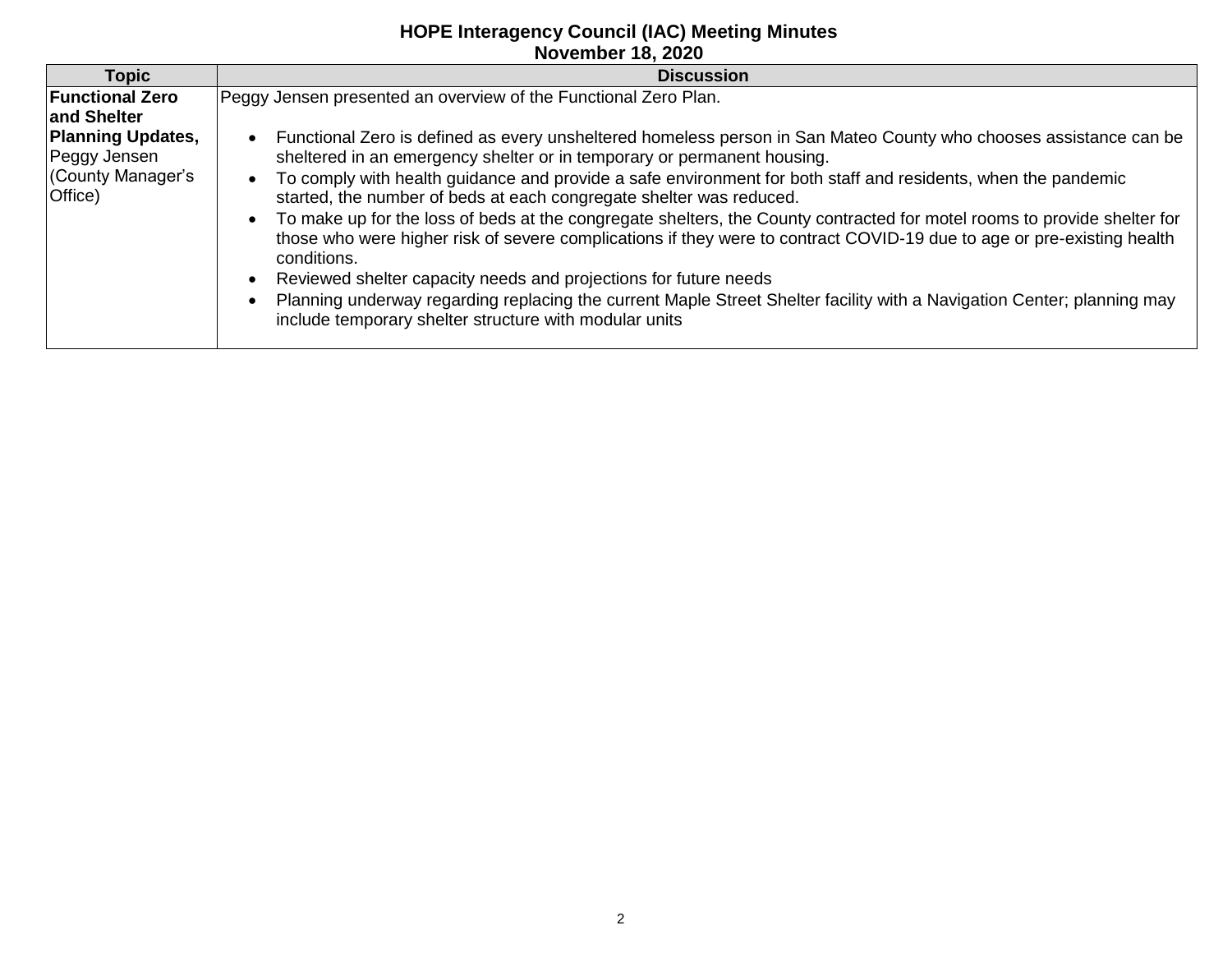| NOVERIDER TO, ZUZU                                                                              |                                                                                                                                                                                                                                                                                                                                                                                                                              |  |
|-------------------------------------------------------------------------------------------------|------------------------------------------------------------------------------------------------------------------------------------------------------------------------------------------------------------------------------------------------------------------------------------------------------------------------------------------------------------------------------------------------------------------------------|--|
| <b>Topic</b>                                                                                    | <b>Discussion</b>                                                                                                                                                                                                                                                                                                                                                                                                            |  |
| <b>Homekey Awards</b><br>and Planning for<br><b>New Services.</b>                               | The goals for Project Homekey are to rapidly sustain and expand interim and permanent housing options for people<br>experiencing or at risk of homelessness and vulnerable to COVID-19 and to acquire motels and underutilized housing<br>properties to increase capacity to respond to homelessness and COVID-19 pandemic.                                                                                                  |  |
| Rose Cade<br>(Department of<br>Housing) and<br>Jessica Silverberg<br>(Human Services<br>Agency) | The funding for Project Homekey comes from:<br>\$550 -> \$750 million State CARES Act funding<br>\$50 million State General Fund for operations<br>2 County awards totaling \$33 million                                                                                                                                                                                                                                     |  |
|                                                                                                 | There are tight deadlines for the project:<br>December 2nd Homekey program acquisition goal<br>December 30th ultimate expenditure deadline<br>50% occupancy within 90 days of acquisition                                                                                                                                                                                                                                    |  |
|                                                                                                 | Two hotels will be purchased with the funding, Pacific Inn and the TownePlace Suites Hotel.                                                                                                                                                                                                                                                                                                                                  |  |
|                                                                                                 | Pacific Inn:<br>Will provide safe shelter while assisting individuals with moving into permanent housing as quickly as possible<br>Planned services: emergency shelter for vulnerable adults experiencing homelessness<br>24/7 on site services<br>Intensive client services including housing-focused case management                                                                                                       |  |
|                                                                                                 | TownePlace Suites:<br>Exclusively permanent affordable housing for seniors<br>Income cap: 30% of Area Median Income<br>Additional priority groups:<br>Formerly homeless seniors living independently in leased hotel rooms<br>Medically-frail seniors<br>п<br><b>Disabled seniors</b><br>$\blacksquare$<br>Homeless or at-risk seniors linked with wrap-around supportive services<br>٠<br>Formerly homeless senior Veterans |  |
|                                                                                                 | Senior and supportive services provided by the County and the to-be-selected operator                                                                                                                                                                                                                                                                                                                                        |  |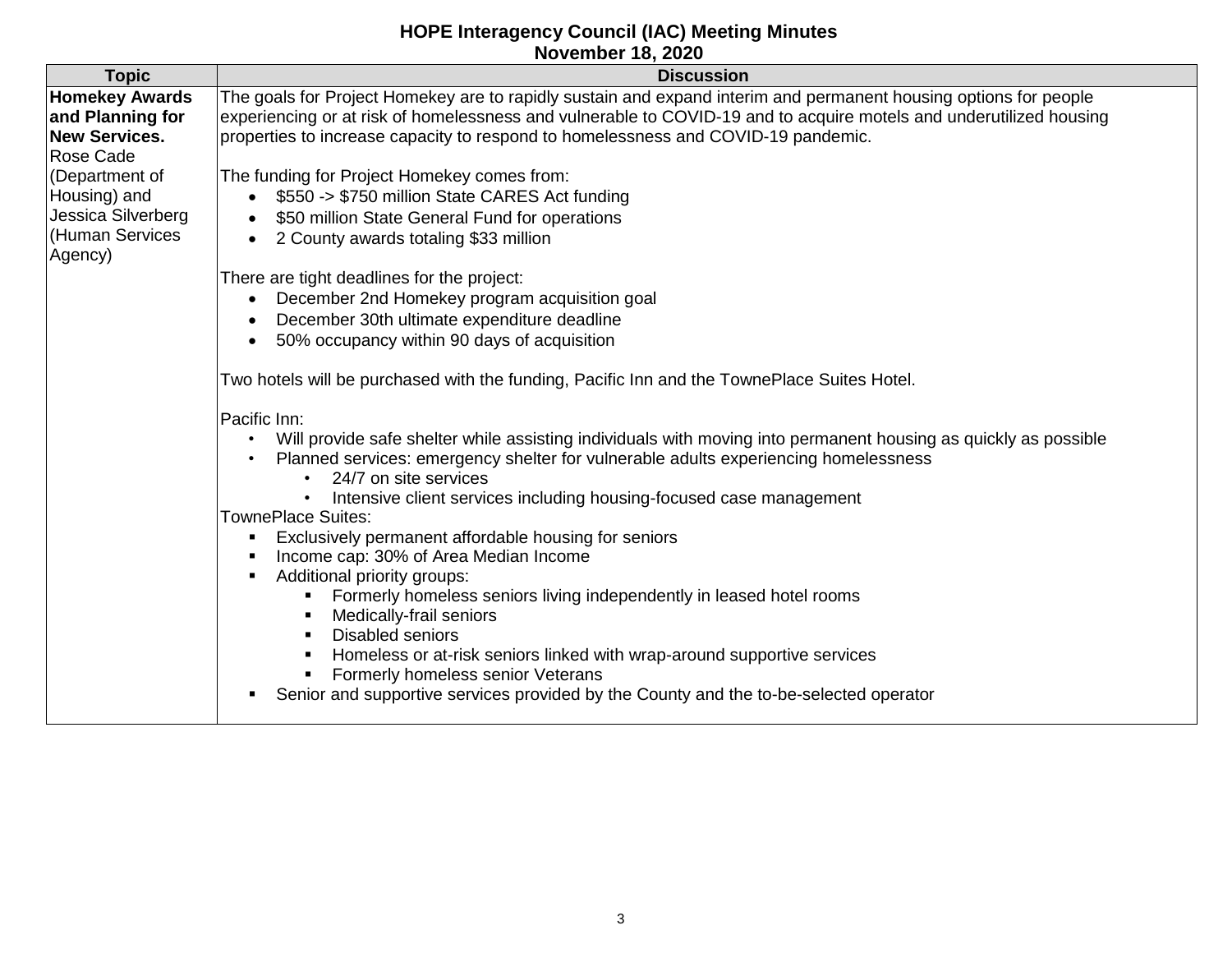|                                                                                                                                                                                                                            | ITUTUIINUI TU, LULU                                                                                                                                                                                                                                                                                                                                                                                                                                                                                                                                                                                                                                                                                                                                                                                                                                                                                                                                                                                                                                                                                                                                                   |
|----------------------------------------------------------------------------------------------------------------------------------------------------------------------------------------------------------------------------|-----------------------------------------------------------------------------------------------------------------------------------------------------------------------------------------------------------------------------------------------------------------------------------------------------------------------------------------------------------------------------------------------------------------------------------------------------------------------------------------------------------------------------------------------------------------------------------------------------------------------------------------------------------------------------------------------------------------------------------------------------------------------------------------------------------------------------------------------------------------------------------------------------------------------------------------------------------------------------------------------------------------------------------------------------------------------------------------------------------------------------------------------------------------------|
| <b>Topic</b>                                                                                                                                                                                                               | <b>Discussion</b>                                                                                                                                                                                                                                                                                                                                                                                                                                                                                                                                                                                                                                                                                                                                                                                                                                                                                                                                                                                                                                                                                                                                                     |
| <b>SMC Recovery</b><br>Initiative<br>Peggy Jensen<br>(County Manager's<br>Office), Jessica<br>Stanfill Mullin,<br>Danielle Lee (Office<br>of Sustainability)                                                               | San Mateo County's Recovery Initiative is a collaboration among local government agencies, community-based organizations<br>and nonprofits, private partners, and residents to promote inclusive recovery and leverage the collective capacity of the whole<br>community to build a more equitable, healthy, and connected San Mateo County.<br>Funding progress:<br>\$4.72M - SMC Strong Small Business Grant Program<br>\$3.23M - Geographically Targeted Small Business Grants<br>\$3M - SMC Strong Nonprofit Grant Program<br>465 small businesses<br>$\bullet$<br>76 local nonprofits<br>$\bullet$<br>Additional 100 small businesses and 50 nonprofits by December 30th<br>$\bullet$<br>Focusing Efforts on:<br>COVID - 19 Testing<br>$\bullet$<br>Food, Housing and Basic Needs<br>$\bullet$<br><b>Business Support</b><br>$\bullet$<br>Childcare and out-of-school care<br>$\bullet$<br><b>Workforce Development</b><br>$\bullet$<br><b>Digital Divide</b><br>$\bullet$<br><b>Mental Health</b><br>$\bullet$<br><b>Public and Active Transportation</b><br>$\bullet$<br>Shared information about the Work Experience Opportunity program via NOVA and SAMCEDA |
| <b>Continuum of Care</b><br>Updates: Racial<br>Disparities, Lived<br><b>Experience, and</b><br><b>One Day Count</b><br>Jessica Silverberg,<br>Lody Saba, Ana<br>Morales,<br>and Brian Eggers<br>(Human Services<br>Agency) | Racial Disparity and Homelessness: Lody Saba and Ana Morales<br>Sharing updates on racial and equity disparities in our homeless system. HSA staff and Focus Strategies are completing<br>intensive data analysis around equity, reviewing different program and system data<br>o Program Equity Data Review Tool: Programs can utilize this tool to review their program/agency data<br>Conducting equity analyses around<br>$\circ$<br><b>Lived Experiences: Jessica Silverberg</b><br>Working with our partner agencies to increase the ways we can collaborate with, learn from and engage people with<br>$\bullet$<br>lived experience of homelessness.<br>One Day Count: Brian Eggers                                                                                                                                                                                                                                                                                                                                                                                                                                                                           |
|                                                                                                                                                                                                                            | • Point in Time Count (PIT) has two components:<br>The number of people experiencing homelessness in shelters<br>$\circ$<br>The number of people experiencing unsheltered homelessness<br>$\circ$<br><b>Example 1</b> Every two years in late January<br>o Planning underway for January 2021 count, with COVID-related changes in processes                                                                                                                                                                                                                                                                                                                                                                                                                                                                                                                                                                                                                                                                                                                                                                                                                          |